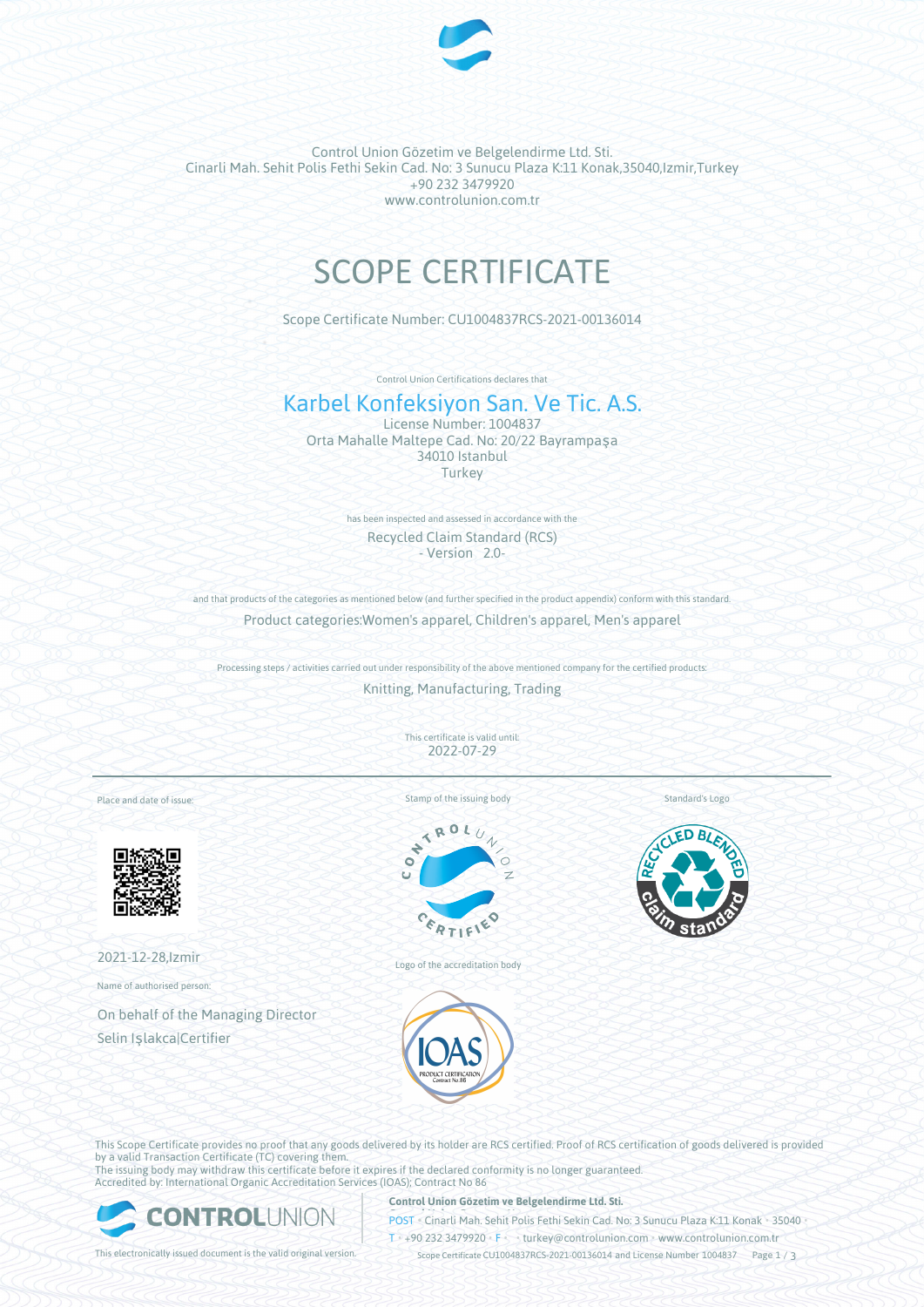

## Control Union Gözetim ve Belgelendirme Ltd. Sti. Cinarli Mah. Sehit Polis Fethi Sekin Cad. No: 3 Sunucu Plaza K:11 Konak,35040,Izmir,Turkey +90 232 3479920 www.controlunion.com.tr

**Karbel Konfeksiyon San. Ve Tic. A.S. Recycled Claim Standard (RCS)**

# **Products Appendix to Certificate no.CU1004837RCS-2021-00136014**

In specific the certificate covers the following products:

| <b>Product category</b> | <b>Product details</b> | <b>Material composition</b>                                 | Label grade                                  |
|-------------------------|------------------------|-------------------------------------------------------------|----------------------------------------------|
| Children's apparel      | Shirts, blouses        | 5.0%Recycled Post-Consumer Polyester<br>95.0%Organic Cotton | <b>Recycled Claim</b><br>Standard<br>Blended |
| Men's apparel           | Shirts, blouses        | 5.0%Recycled Post-Consumer Polyester<br>95.0%Organic Cotton | <b>Recycled Claim</b><br>Standard<br>Blended |
| Women's apparel         | Shirts, blouses        | 95.0%Organic Cotton<br>5.0%Recycled Post-Consumer Polyester | <b>Recycled Claim</b><br>Standard<br>Blended |

Place and date of issue:





Logo of the accreditation body

Standard's logo



2021-12-28,Izmir

Name of authorised person:

On behalf of the Managing Director Selin Işlakca|Certifier